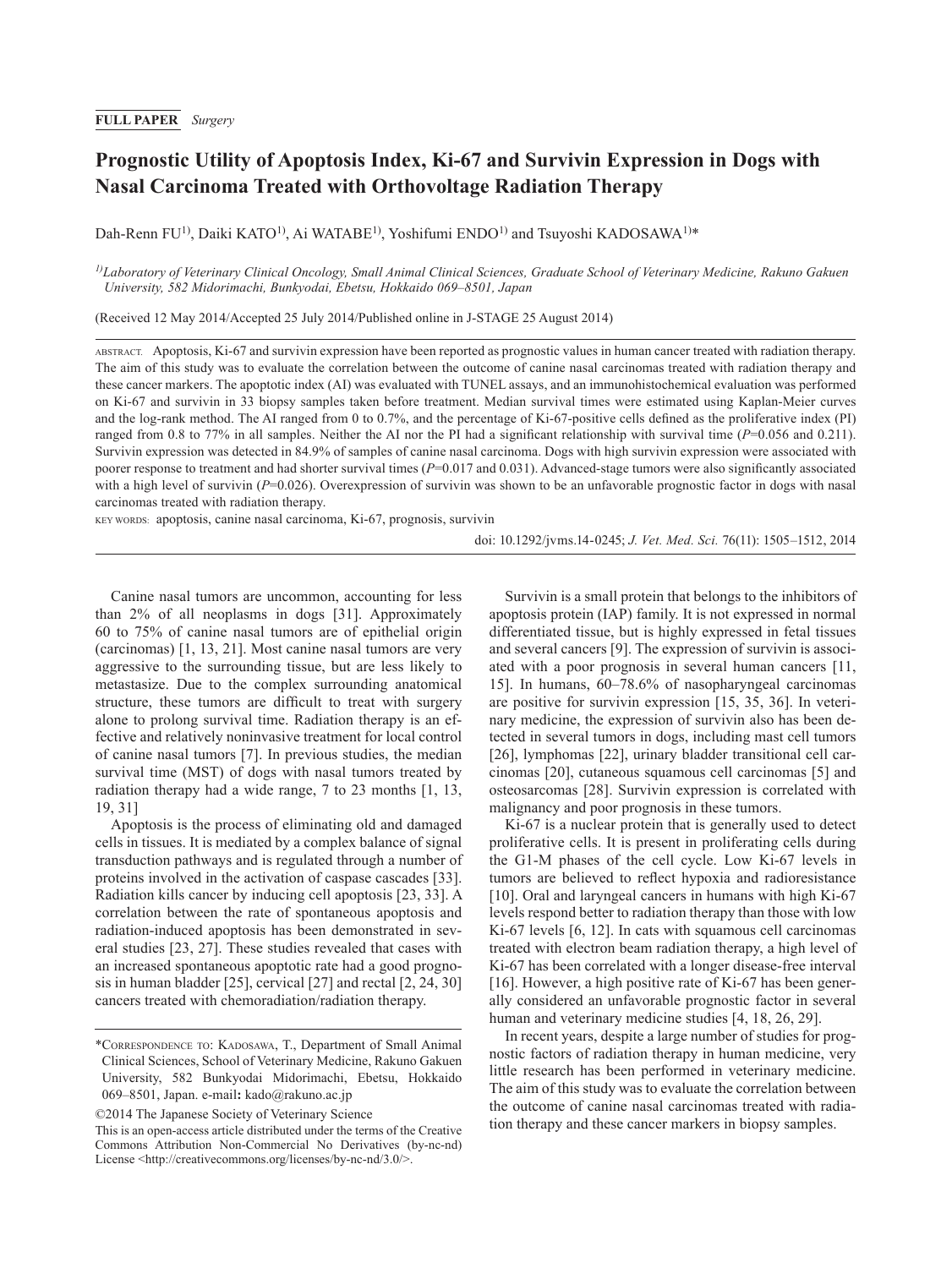### MATERIALS AND METHODS

*Patient data*: The medical records of 43 dogs with nasal carcinomas treated with radiation therapy at the Rakuno Gakuen University Veterinary Teaching Hospital (RGU-VTH) between April 2004 and June 2012 were reviewed. All dogs had received biopsy before radiation therapy and had been diagnosed with carcinomas by histopathology. Pretreatment evaluation included a complete blood count, serum chemistry, three-view thoracic radiographs, a CT scan and a fine-needle biopsy of regional lymph nodes if enlarged. Age, sex, breed, clinical signs and clinical staging were recorded. Clinical staging was based on CT imaging using Adams' staging system [[1\]](#page-6-0) (shown in Table 1). Follow-up information was obtained from the medical records or by contacting the referring veterinarians.

*Radiation therapy and response assessment*: Radiation therapy was performed by use of an orthovoltage X-ray machine (GE, TITAN-450S) with a half-value layer of 4.8 mm of Cu at 450 KV and 10 mA. The exposure rate was 1.68 Gy/ min with a filter of 1.0 mm of Al, 0.3 mm of Cu and 0.5 mm of Su. The distance from the X-ray source to the skin was 60 cm. Treatment protocols including dose per fraction, number of fractions, treatment schedule, total radiation dose and field sizes were recorded.

The response to treatment was assessed based on the RE-CIST system with CT images one month after completion of radiation. Contrast medium was used to distinguish contrastenhanced tissues from nasal discharge. Complete response (CR) was determined, if the tumor disappeared from CT images. Partial response (PR) was defined as a decrease of 30% or greater in the sum of the longest diameters. Stable disease (SD) was defined as between a decrease of 30% and an increase of 20% in the sum of the longest diameter. Progressive disease (PD) was defined as an increase of 20% or greater in the sum of the longest diameters [[32](#page-7-11)].

*TUNEL assay and assessment of apoptotic index*: A terminal deoxynucleotidyl transferase dUTP nick end-labeling (TUNEL) assay was carried out using an ApopTag**®** Peroxidase In Situ Apoptosis Detection Kit (S7100, Chemicon Merck Millipore, Billerica, MA, U.S.A.) to detect apoptotic cells. All 4 *µ*m sections, which were cut from formalin-fixed paraffin-embedded blocks and mounted on glass slides, were deparaffinized in xylene and rehydrated in 70% ethanol. The samples were pretreated with proteinase K  $(20 \mu g/ml, Dako,$ Glostrup, Denmark) for 10 min at room temperature. Endogenous peroxidase activity was blocked by rinsing with 3%  $H<sub>2</sub>O<sub>2</sub>$ . Equilibration buffer was used to cover the slide for 15 sec, and then, working-strength TdT solution was added; the slide was then incubated in a humidified chamber at 37°C for 1 hr. The reaction was stopped by addition of workingstrength Wash/Stop buffer for 10 min. Anti-digoxigenin peroxidase was applied, and the sections were then incubated for 30 min at room temperature. 3–3′-Diaminobenzidine (DAB, Kanto Chemical Co., Tokyo, Japan) solution was used for color development, and Mayer's hematoxylin was used for counterstaining. A canine lymphoma tissue section was used as a positive control. Apoptotic-positive tumor cells in a total of 1,000 tumor cells were counted by microscopic examination in 5–10 random fields as the apoptotic index (AI). A low AI was defined as an AI below the median level; a high AI was defined as an AI at or above the median level.

*Immunohistochemistry (IHC) staining*: All 4 *µ*m section samples were deparaffinized and rehydrated in the same way as in the TUNEL assay. The antigens were retrieved by autoclaving at 121°C for 15 min with 0.1 M citrate buffer (pH 6.0). All sections were rinsed with  $3\%$  H<sub>2</sub>O<sub>2</sub> for blocking endogenous peroxidase activity and then blocked by nonspecific binding with 1% horse serum in PBS. The sections were then incubated with a rabbit anti-survivin polyclonal antibody (clone NB500-201, Novus Biologicals, Littleton, CO, U.S.A.) 1:600 PBS dilution overnight at 4°C and a mouse anti-Ki-67 monoclonal antibody (clone MIB-1, Dako) 1:100 PBS dilution for 60 min at room temperature. The sections were subsequently incubated with a secondary antibody and then with an avidin-biotin complex solution (VECTA-STAIN**®** ABC Kit, Vector Labs, Burling, CA, U.S.A.) for 30 min each at room temperature. DAB solution was used as the chromogen, and the sections were then counterstained with Mayer's hematoxylin. The proliferative index (PI) was determined as the percentage of Ki-67-positive tumor cells in a total of 1,000 tumor cells. A low PI was defined as a PI below the median level; a high PI was defined as a PI at and above the median level. A rate of survivin expression ≥25% in the nucleus was considered nuclear positive, and an expression rate of <25% was considered nuclear negative; a rate of survivin expression ≥25% in the cytoplasm was considered cytoplasmic positive, and an expression rate of <25% was considered cytoplasmic negative. A semiquantitative immunohistochemical scoring system was applied. The IHC score of survivin was based on the percentage of survivin-positive tumor cells and the average intensity. The mean percentage of survivin-positive tumor cells was categorized into 5 groups:  $0 = 5\%$ ,  $1 = 5 - 25\%$ ,  $2 = 25 - 50\%$ ,  $3=50-75\%$  and  $4=275\%$  [[36](#page-7-12)]. The intensity of survivin stain was scored as 0 for negative, 1 for weak, 2 for moderate and 3 for strong. The total IHC score was calculated by multiplying the scores for the percentage and intensity and ranged

Table 1. Adams' proposed staging system for canine nasal tumors [\[1](#page-6-0)]

| Stage          | Tumor characteristics                                                         |
|----------------|-------------------------------------------------------------------------------|
| T1.            | Confined to one nasal passage or frontal sinus, with no bony involvement      |
| T <sub>2</sub> | Bony involvement, without evidence of orbit, subcutaneous, or submucosal mass |
| T <sub>3</sub> | Orbit or nasopharynx involved, or a subcutaneous, or submucosal mass          |
| T4             | Tumor causing destruction of the cribriform plate                             |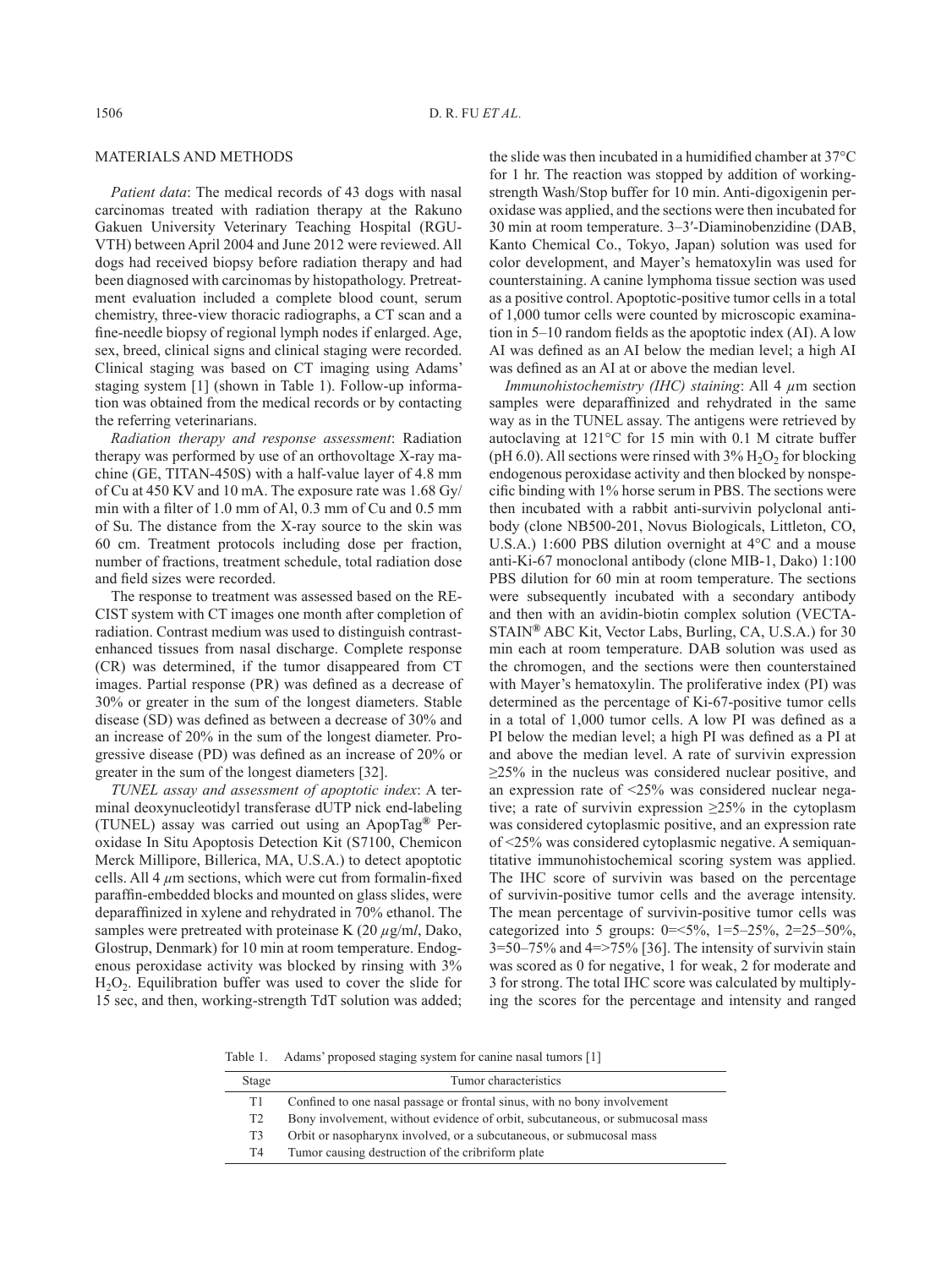from 0 to 12. An IHC score of 3 was defined as the threshold of the survivin level that separated tumors with high expression from those with low expression.

*Statistical analysis*: The *t*-test was used to examine the relationships between the tumor markers (AI and PI) and response to treatment. Statistical significance of differences was analyzed with the  $\chi^2$  test for the relationship between the tumor markers and clinical findings (clinical staging and response to treatment). The correlation between the AI and survivin IHC score was analyzed using Spearman's correlation method. The overall survival time of a patient was defined from the starting date of radiation therapy to the time of death. The correlation between the MST and prognostic factors was estimated using Kaplan-Meier curves, and statistical differences between survival curves were calculated using a log-rank method. *P* values of < 0.05 were considered statistically significant. The commercial software StatMate III (ATMS Co., Ltd., Tokyo, Japan) was used to perform the statistical analysis.

#### **RESULTS**

Of the 43 dogs with nasal carcinomas, 17 were males, and 26 were females. Eight of the males were neutered, and 16 of the females were spayed. The mean age of the dogs that started treatment with radiation therapy was 11.1 years (range of 7–16 years, median of 11 years). The mean weight was 14.2 kg (range of 2.5–39.4 kg, median of 16.8 kg). Fifteen breeds were represented in the study. Golden retriever was the most common breed (n=8). The other breeds were Pembroke Welsh corgi (n=6), beagle (n=5), miniature dachshund (n=3), Siberian Husky (n=3), Shetland Sheepdog (n=3), Shiba (n=2), Shih Tzu (n=2), Labrador retriever (n=1), Hokkaido (n=1), Papillon (n=1), miniature schnauzer (n=1), Maltese  $(n=1)$ , Pomeranian  $(n=1)$  and mixed-breed dog  $(n=5)$ . The clinical findings revealed epistaxis in 34 dogs (79.1%), nasal discharge in 26 dogs (62.8%), sneezing in 17 dogs (39.5%), facial deformity in 12 dogs (27.9%), exophthalmos in 9 dogs (20.9%) and neurological abnormalities in 3 dogs (7.0%). Regarding clinical staging, there were 9 dogs with T1 disease  $(20.9\%)$ , 4 dogs with T2 disease  $(9.3\%)$ , 12 dogs with T3 disease (27.9%) and 18 dogs with T4 disease (41.8%). Two dogs had regional lymph nodes metastasis, and one dog had lung metastasis at initial presentation.

The median of the irradiation dose/fraction was 4 Gy (range of 4–6 Gy). Dogs received a total skin surface dose of 32 to 48 Gy (mean of 40.9 Gy, median of 40 Gy). Radiation was delivered via a dorsal portal directed to the tip line of the nose to the top of the head. The radiation fields were assessed by CT images. Treated tumor volume included a 1 cm margin of normal tissue. Treatment duration ranged from 21 to 46 days (mean of 31 days, median of 30 days). One dog also received chemotherapy with carboplatin and cyclophosphamide, and two other dogs received zoledronic acid (Zometa**®**) during treatment. Eight dogs were treated with laser therapy by rhinoscopy, and one dog was treated with photodynamic therapy after the end of radiation therapy. One dog with regional lymph node metastasis was also received

Table 2. Apoptotic and proliferative index according to treatment response

| Response to RT   | Number         | Indices (mean $\pm$ SD) |                 |  |
|------------------|----------------|-------------------------|-----------------|--|
|                  | of tumors      | PI<br>ΑI                |                 |  |
| Partial response | 19             | $0.32 \pm 0.19$         | $25.1 \pm 18.9$ |  |
| ADC.             | 10             | $0.34 \pm 0.20$         | $26 \pm 20$     |  |
| CА               | 8              | $0.29 \pm 0.20$         | $23.5 \pm 19.9$ |  |
| SCC              | 1              | 0.3                     | 28.7            |  |
| Stable disease   | 14             | $0.22 \pm 0.20$         | $23.9 \pm 20.9$ |  |
| ADC.             | 6              | $0.11 \pm 0.12$         | $13.6 \pm 8.4$  |  |
| CА               | $\overline{c}$ | $0.3 \pm 0.28$          | $29 \pm 1.1$    |  |
| <b>SCC</b>       | 6              | $0.32 \pm 0.24$         | $32.4 \pm 29$   |  |

RT: Radiation therapy. ADC: Adenocarcinoma. CA: Undifferentiated carcinoma. SCC: Squamous cell carcinoma.

#### irradiation with the mandibular lymph nodes.

Histopathological examination revealed 22 dogs diagnosed with adenocarcinomas (ADC), 12 dogs diagnosed with undifferentiated carcinomas (CA) and 9 dogs diagnosed with squamous cell carcinomas (SCC). Twenty-seven dogs were determined to have partial response (PR) (15 ADC, 10 CA and 2 SCC), and sixteen dogs had a stable disease (SD) in response to radiation therapy (7 ADC, 2 CA and 7 SCC). The overall response rate was 62.8% (27/43) in dogs with nasal carcinomas; the response rates of dogs with ADC, CA and SCC were 68.2% (15/22), 83.3% (10/12) and 22.2% (2/9), respectively.

*Apoptosis assay and Immunohistochemistry staining*: Thirty-three paraffin-embedded blocks were available for performing TUNEL assays and immunohistochemistry staining (included 16 ADCs, 10 CAs and 7 SCCs). AI ranged from 0 to 0.7% in all tumors. The median of the AI was 0.25%. In all tumor types, the group of PR samples showed no significant differences in AI from the group of SD samples (mean of the AI: 0.32% versus 0.22%; *P*=0.142). Regarding ADCs, the patients with a PR to radiation showed a significantly higher AI than those with an SD (mean of the AI: 0.34% versus 0.11%; *P*=0.012). However, there were no significant differences in the CA or SCC samples (Table 2). The PI ranged from 0.8 to 77%. The median of the PI was 21.3%. There was no significant difference between the partial response and stable-disease samples (the mean of the PI: 25.1% versus 23.9%; *P*=0.336), and there were no differences in the different nasal tumor types (Table 2).

The expression of survivin was localized in the nucleus and/or cytoplasm of tumor cells (Fig. 1). Eighteen dogs (54.6%) were survivin positive in the nucleus, and 22 dogs (66.7%) were positive in the cytoplasm. Twenty-eight dogs (84.9%) were positive for survivin in the nucleus or cytoplasm or both. The relationship between nasal tumor types and survivin expression location is shown in Table 3. The total IHC score for survivin expression ranged from 0 to 12. The median and mean for the total survivin IHC score were 4 and 4.5. Eighteen dogs showed high survivin expression (survivin IHC score >3). High survivin expression was significantly associated with an advanced clinical stage (T3+T4) of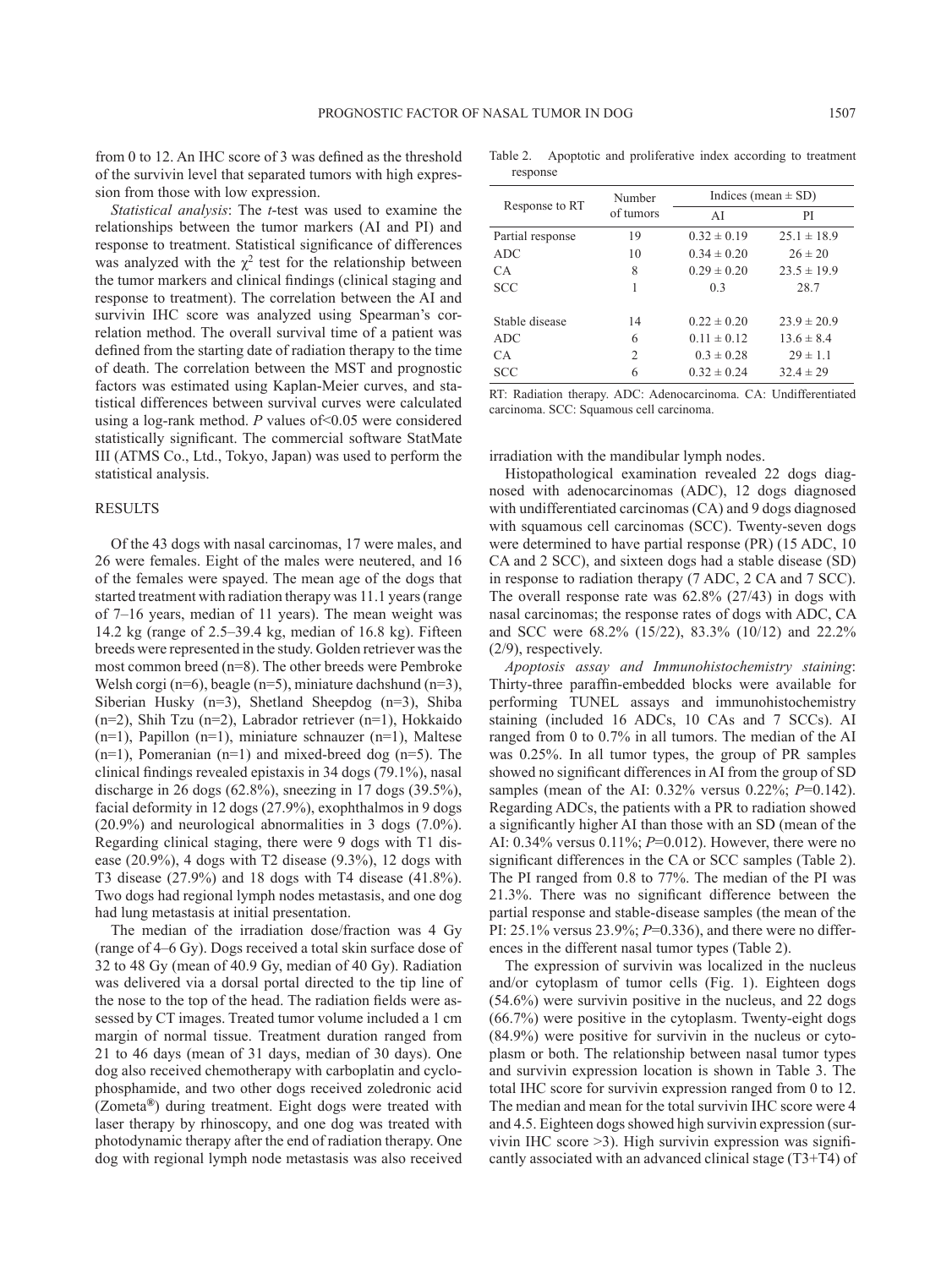

Fig. 1. Example of immunohistochemical staining of survivin in canine nasal carcinoma. (A) Adenocarcinoma, nuclear and cytoplasmic expression, IHC score of 12. (B) Squamous cell carcinoma, nuclear expression, IHC score of 12. (C) Adenocarcinoma, cytoplasmic expression, IHC score of 12. (D) Undifferentiated carcinoma, nuclear and cytoplasmic expression, IHC score of 8. (E) Squamous cell carcinoma, nuclear expression, IHC score of 2. (F) Adenocarcinoma, negative expression, IHC score of 0. (Original magnification  $\times$  400)

| Tumor type | nSurvivin $(+)$ nSurvivin $(+)$ nSurvivin $(-)$ nSurvivin $(-)$<br>$c$ Survivin (+) $c$ Survivin (-) $c$ Survivin (+) $c$ Survivin (-) |  |
|------------|----------------------------------------------------------------------------------------------------------------------------------------|--|
| ADC.       |                                                                                                                                        |  |
| CA.        |                                                                                                                                        |  |
| <b>SCC</b> |                                                                                                                                        |  |

Table 3. Location of survivin expression in different tumor types of canine nasal carcinomas

(+): positive cell ≥25%. ADC: Adenocarcinoma. CA: Undifferentiated carcinoma. SCC: Squamous cell carcinoma. nSurvivin: Nuclear survivin. cSurvivin: Cytoplasmic survivin.

tumor ( $P=0.026$ , Table 4). Moreover, high survivin expression was also significantly associated with an SD in response to treatment in canine nasal carcinoma (*P*=0.017, Table 4). The distribution of survivin in the nucleus or cytoplasm was not associated with the AI or PI (Table 5). The IHC score for survivin had a significant negative correlation with the AI in canine nasal carcinomas (r= −0.388; *P*=0.026).

*Analysis of survival time*: The median survival time of all 43 dogs with nasal carcinomas was 235 days (Table 6). The dogs with SCCs had the shortest MST (179 days), compared with the MSTs for CAs (203 days) and ADCs (242 days), although a significant difference was not observed between dogs with SCCs and ADCs (*P*=0.102). Dogs with a PR and SD to radiation therapy had MSTs of 249 and 173 days. Dogs with a PR were significantly correlated with longer survival times than those with an SD ( $P=0.016$ ). The respective MSTs in the high-AI and low-AI dogs were 275 days and

192 days, but the difference was not significant (*P*=0.056). The PI was not significantly related to survival time in this study  $(P=0.211)$ . However, combining the two factors, the dogs with the favorable factors of a high AI and low PI had a significantly longer MST than those with the two unfavorable factors of a low AI and high PI (*P*=0.012). The dogs with a low IHC score for survivin had a better survival time than the dogs with a high IHC score (*P*=0.031; Fig. 2). The dogs positive for survivin in the nucleus had a significantly shorter MST ( $P=0.034$ ), but there was no significant difference between cytoplasmic survivin-positive and survivinnegative dogs (*P*=0.356).

#### DISCUSSION

Several studies have reported the prognostic factors in canine nasal tumors, including age [[13](#page-6-9)], epistaxis [[21](#page-7-13)],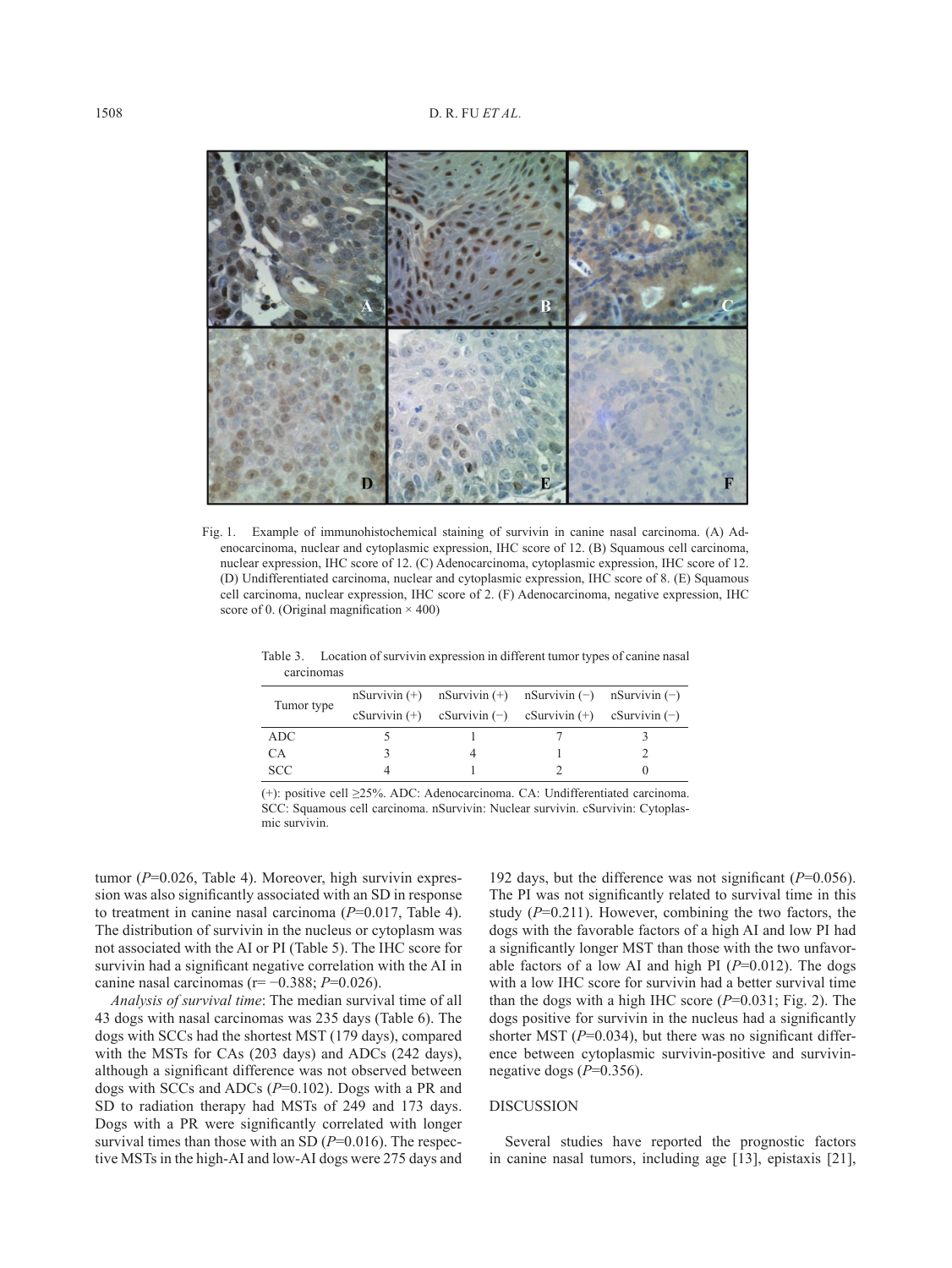|                | Apoptotic index |              | Proliferative index |              | Survivin expression |              |  |
|----------------|-----------------|--------------|---------------------|--------------|---------------------|--------------|--|
|                | $<$ Median      | >Median      | $<$ Median          | $>$ Median   | Low                 | High         |  |
|                | $(n=17)$        | $(n=16)$     | $(n=16)$            | $(n=17)$     | $(n=15)$            | $(n=18)$     |  |
| Tumor stage    |                 |              |                     |              |                     |              |  |
| $T1+T2(n=11)$  | $4(36.4\%)$     | $7(63.6\%)$  | $7(63.6\%)$         | $4(36.4\%)$  | 8(72.7%)            | 3(27.3%)     |  |
| $T3+T4$ (n=22) | $13(59.1\%)$    | $9(40.9\%)$  | $9(40.9\%)$         | $13(59.1\%)$ | $7(31.8\%)$         | 15 (68.2%)   |  |
| $P$ value      | 0.218           |              | 0.218               |              |                     | 0.026        |  |
| Response       |                 |              |                     |              |                     |              |  |
| $PR(n=19)$     | $7(36.8\%)$     | $12(63.2\%)$ | $9(47.4\%)$         | $10(52.6\%)$ | $12(63.2\%)$        | $7(36.8\%)$  |  |
| $SD(n=14)$     | $10(71.4\%)$    | $4(28.6\%)$  | $7(50.0\%)$         | $7(50.0\%)$  | $3(21.4\%)$         | $11(78.6\%)$ |  |
| $P$ value      | 0.05            |              | 0.881               |              |                     | 0.017        |  |

Table 4. Association of AI, PI and survivin expression and clinicopathological findings

Statistical differences were calculated with the  $\chi^2$  test.

Table 5. Relationship between the location of survivin expression and AI and PI in dogs with nasal carcinoma

|                        |              | Apoptotic index | Proliferative index |              |  |
|------------------------|--------------|-----------------|---------------------|--------------|--|
| Survivin expression    | Low          | High            | Low                 | High         |  |
|                        | $(n=17)$     | $(n=16)$        | $(n=16)$            | $(n=17)$     |  |
| nSurvivin $(+)$ (n=18) | $10(55.6\%)$ | $8(44.4\%)$     | $9(50.0\%)$         | $9(50.0\%)$  |  |
| nSurvivin $(-)$ (n=15) | 7(46.7%)     | $8(53.3\%)$     | 7(46.7%)            | $8(53.3\%)$  |  |
| $P$ value              | 0.611        |                 | 0.849               |              |  |
| cSurvivin $(+)$ (n=22) | $10(45.5\%)$ | $12(54.5\%)$    | $11(50.0\%)$        | $11(50.0\%)$ |  |
| cSurvivin $(-)$ (n=11) | $7(63.6\%)$  | $4(36.4\%)$     | $5(45.5\%)$         | $6(54.5\%)$  |  |
| $P$ value              | 0.325        |                 | 0.805               |              |  |

Statistical differences were calculated with the  $\chi^2$  test.

regional lymph nodes or lung metastasis [[7](#page-6-1)], cribriform plate destruction on CT images [[1](#page-6-0)] and tumor type [[1, 31\]](#page-6-0). A longer survival time for dogs with ADCs than those with SCCs and CAs has been reported in previous studies [[1, 31\]](#page-6-0). In our study, the dogs with SCCs had the worst response rate and had the shortest MSTs. SCCs tend to be the most radioresistant among these three types of carcinoma.

One aim of this study was to assess the outcome of radiation therapy using IHC. IHC has not been widely used to predict the response to radiation therapy in veterinary medicine. One study used COX-2 expression in relation to outcome in dogs with nasal carcinomas treated with hypofractionated radiotherapy. There was no significant association between survival and COX-2 expression in that study [[3](#page-6-10)]. Ki-67 is a proliferation marker generally used to assess malignancy and prognosis in several tumors in humans and dogs [[4, 18, 26](#page-6-8)]. Low levels of Ki-67 have been associated with hypoxia and radioresistance. This is because in a hypoxic environment, cells are preferentially in the G0 phase, the most radioresistant phase of the cell cycle. Several studies have concluded that high levels of Ki-67 yielded a better prognosis in radiation [[6, 12, 16\]](#page-6-7). However, despite the tendency for a high PI to be correlated with poor survival in dogs with nasal carcinomas, there were no significant differences in the final results in our study. In addition, no difference was observed in PI between good and poor responses to treatment in canine nasal carcinomas. Additional studies of Ki-67 in a larger cohort of dogs with nasal carcinomas are therefore necessary.

The relationship between apoptosis and the outcome of radiation has been studied in several cancers in human medicine. High apoptosis rates have a strong relation to good outcomes in patients treated with radiation therapy [\[2, 27, 33\]](#page-6-2). In our study, although there were no statistically significant correlations, a higher AI had a correlation with a good response to radiation therapy and a longer survival time in canine nasal carcinomas. Our study also found that the combination of the AI and PI was useful for predicting prognosis in canine nasal carcinomas. The combination of the two favorable markers of a high AI and low PI was significantly correlated with survival, as evidenced by comparison with the combination of the two unfavorable markers.

A few studies on human cervical cancer have reported that different tumor types have different relationships with the levels of apoptosis and prognosis. In squamous cell carcinoma of the cervix, highly apoptotic regions are correlated with hypoxic areas; apoptosis reflects the level of hypoxia. Therefore, a high AI indicates high hypoxia and hence poor prognosis in cervical squamous cell carcinoma. In comparison, in cervical adenocarcinomas, patients with a high AI had a higher survival rate than those with a low AI. Therefore, AI indicates high radiosensitivity and thus a good prognosis in adenocarcinomas of the cervix [\[27\]](#page-7-4). In our study of canine nasal carcinoma, we found that the dogs with ADCs with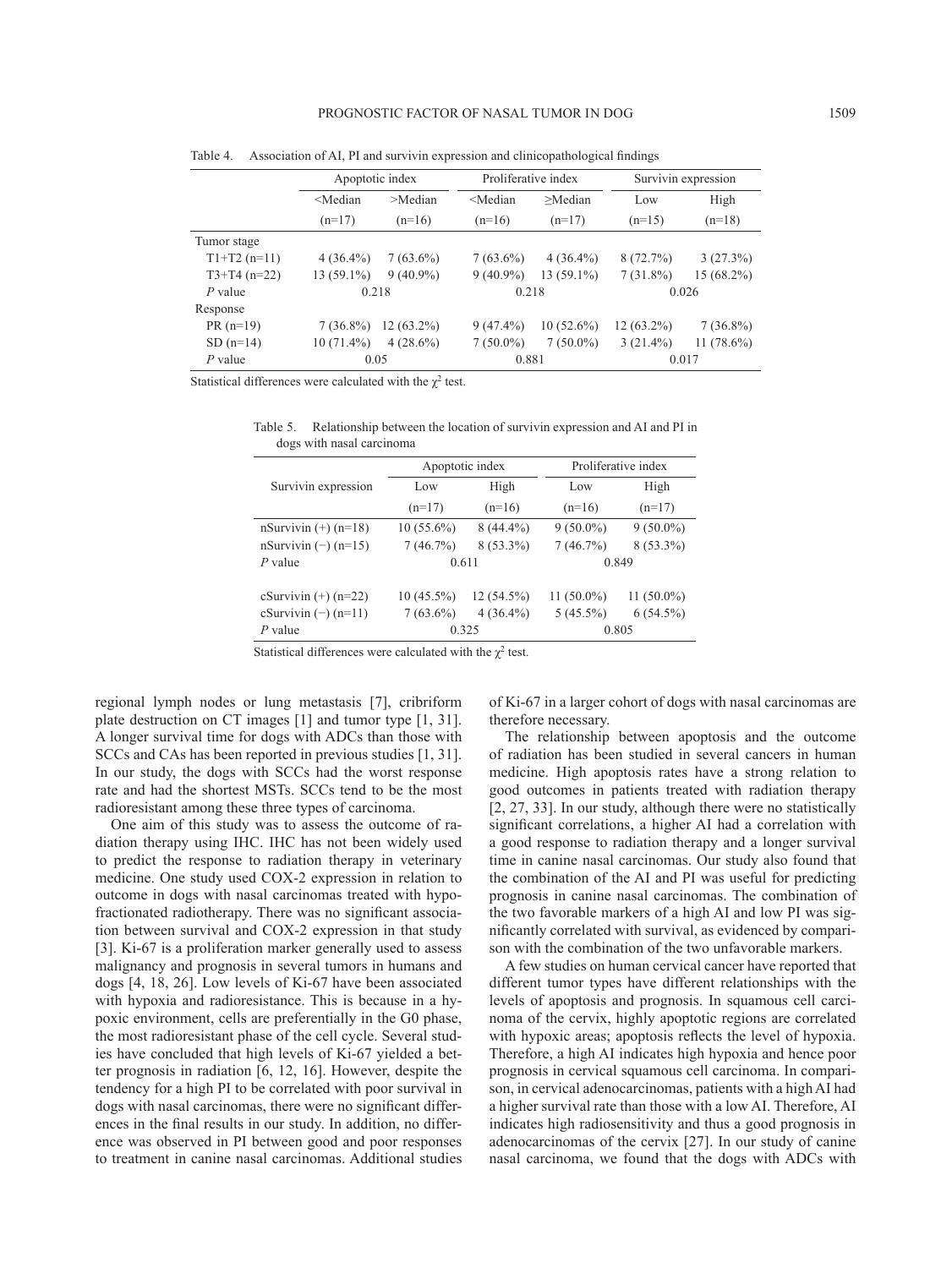|                                                                                                      |                 | Survival time        | $P$ value |
|------------------------------------------------------------------------------------------------------|-----------------|----------------------|-----------|
|                                                                                                      | Number of cases | Median (range), days |           |
| Tumor type                                                                                           |                 |                      |           |
| <b>ADC</b>                                                                                           | 22              | 242 (75-1979)        | $P=0.102$ |
| CA                                                                                                   | 12              | $203(40-1558)$       |           |
| <b>SCC</b>                                                                                           | 9               | 179 (124-302)        |           |
| Tumor stage                                                                                          |                 |                      |           |
| $T1+T2$                                                                                              | 13              | 443 (102-1979)       | $P=0.004$ |
| T <sub>3</sub>                                                                                       | 12              | 262 (173-1641)       |           |
| T <sub>4</sub>                                                                                       | 18              | $111(40-639)$        |           |
| Response to RT                                                                                       |                 |                      |           |
| <b>PR</b>                                                                                            | 27              | 249 (40-1979)        | $P=0.016$ |
| <b>SD</b>                                                                                            | 16              | $173(83 - 678)$      |           |
| AI                                                                                                   |                 |                      |           |
| <median< td=""><td>17</td><td><math>192(40 - 871)</math></td><td><math>P=0.056</math></td></median<> | 17              | $192(40 - 871)$      | $P=0.056$ |
| >Median                                                                                              | 16              | 275 (104-1979)       |           |
| PI                                                                                                   |                 |                      |           |
| <median< td=""><td>16</td><td>254 (74-1979)</td><td><math>P=0.211</math></td></median<>              | 16              | 254 (74-1979)        | $P=0.211$ |
| >Median                                                                                              | 17              | $192(40 - 871)$      |           |
| AI and PI                                                                                            |                 |                      |           |
| Low AI and high PI                                                                                   | 6               | $113(40-639)$        | $P=0.012$ |
| All others                                                                                           | 18              | $223(74 - 720)$      |           |
| High AI and low PI                                                                                   | 9               | 625 (147-1979)       |           |
| Survivin (IHC score)                                                                                 |                 |                      |           |
| Low                                                                                                  | 15              | 261 (111-1979)       | $P=0.031$ |
| High                                                                                                 | 18              | $182(40 - 871)$      |           |
| nSurvivin                                                                                            |                 |                      |           |
| Positive                                                                                             | 18              | $182(40-871)$        | $P=0.034$ |
| Negative                                                                                             | 15              | 262 (111-1979)       |           |
| cSurvivin                                                                                            |                 |                      |           |
| Positive                                                                                             | 22              | 223 (102-871)        | $P=0.356$ |
| Negative                                                                                             | 11              | 249 (40-1979)        |           |

Table 6. Survival time in dogs with nasal carcinoma



Fig. 2. Kaplan-Meier curves for canine nasal carcinomas with high survivin expression (IHC score  $>3$ ) and low survivin expression (IHC score  $\leq$ 3). Dogs with low survivin expression had a longer survival time than those with high survivin expression ( $P=0.031$ ).

a good response (PR group) showed a significantly higher spontaneous apoptosis rate than those with a poor response (SD group), but there was no association for undifferentiated carcinomas or squamous cell carcinomas. Therefore, the pretreatment apoptosis rate should be considered for determining prognosis in canine nasal adenocarcinoma.

Survivin is expressed in two different locations, the nucleus and the cytoplasm, in tumor cells. Additionally, the different locations of survivin are related to different functions [\[9, 36](#page-6-3)]. Expression of survivin in the nucleus is associated with cell proliferation, but expression in the cytoplasm is correlated with apoptosis inhibition and the control of cellular survival. In the nucleus, survivin binds to the microtubules of the mitotic spindle during the G2/M phase of the cell cycle. In the cytoplasm, survivin inhibits apoptosis via either a direct blockage of caspase-3, -7 and -9 or by indirectly blocking activity of the pro-apoptotic protein Smac/ DIABLO, preventing binding to other IAPs, such as XIAP [\[9](#page-6-3)]. In our study, 54.6% of the dogs with nasal carcinomas were found to be positive for the expression of nuclear survivin, and 66.7% of the dogs were positive for cytoplasmic survivin. A relationship between the expression of survivin in the nucleus and poor survival in canine nasal carcinoma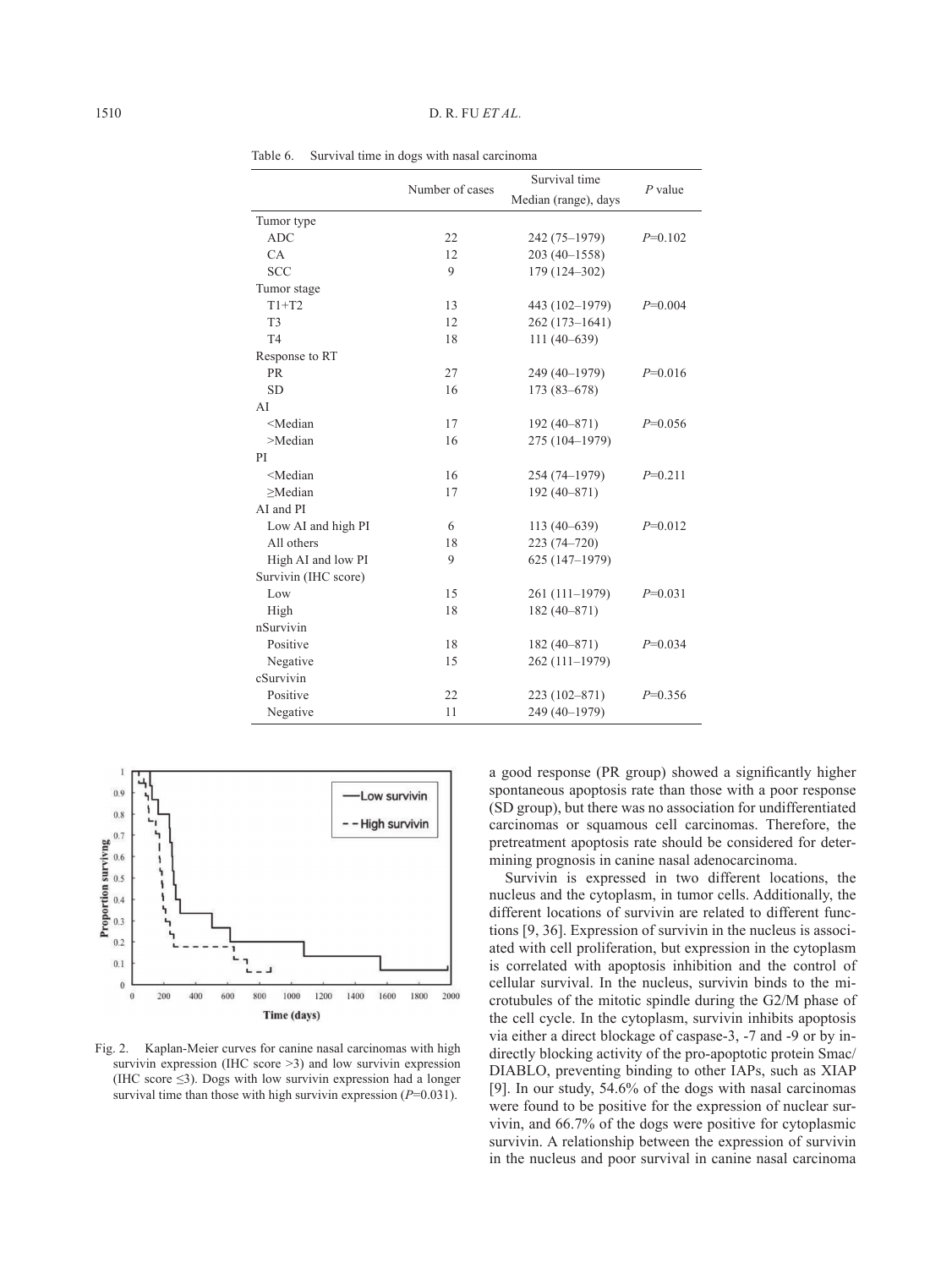was observed. However, cytoplasmic expression of survivin had no correlation with survival time. In our study, although expression of survivin in the nucleus or cytoplasm was not associated with the AI or PI, there was a weak but significant negative correlation between the total survivin IHC score and AI ( $r=-0.388$ ;  $P=0.026$ ). This result indicates that survivin may be related to apoptosis inhibition in canine nasal carcinoma. Overexpression of survivin was observed in the advanced clinical stage and poor response to radiation in dogs with nasal carcinoma. Therefore, survivin overexpression is also suggested to be an unfavorable prognostic factor for predicting the outcome of treatment with radiation.

Currently, survivin is considered to be a new target for cancer therapy. Some studies have demonstrated that YM155, a small molecule suppressant of survivin, has antitumor activity *in vitro* and *in vivo* [[8, 17\]](#page-7-14). A single agent of survivin inhibition has been found to induce apoptosis in tumor cells, and in combination with a chemotherapeutic agent, it can enhance the chemotherapeutic effect in human malignant melanoma [[34](#page-7-15)]. One other study showed that YM155 also increased the sensitivity of tumor cells to radiation *in vitro* and *in vivo* [\[8\]](#page-6-11). YM155 has currently been studied in phase II clinical trials in human cancers [[14](#page-6-12)].

Regarding the limitations of our study, due to it being a retrospective study, all the treatment schemes were heterogeneous. The total radiation dose varied, and in some cases, treatment had to be discontinued, because of severe acute toxicity. However, the total radiation dose was not significantly related with treatment response (*P*=0.397). Also, the different treatment schemes did not affect survival in our study (*P*=0.284). Although survivin expression was associated with prognosis, the apoptosis and proliferation indices were not found to be predictable values in our study. Small biopsy specimens taken from a large tumor might not be representative of the whole tumor, stated in previous studies [[3](#page-6-10)]. An additional study with a larger cohort of canine nasal carcinomas may be necessary.

In conclusion, a number of studies have reported that the expression of survivin is related to malignancy and poor prognosis in canine tumors [[20, 22, 26, 28](#page-7-8)]. Similarly, survivin expression has the ability to reflect malignancy and predict prognosis in these tumors. One study of the enhanced effect of chemotherapeutic drugs in combination with survivin inhibition in a canine osteosarcoma cell line has been reported [[28](#page-7-9)]. Although our study was targeted at a limited population, overexpression of survivin was shown to be an unfavorable prognostic factor in dogs with nasal carcinomas. A study of the efficacy of radiation therapy combined with an inhibitor of survivin in veterinary medicine is needed, especially in advanced-stage tumors and those that often have a poor response to radiation therapy.

ACKNOWLEDGMENTS. The authors sincerely thank Dr. Kazuko Hirayama, Dr. Hiroyuki Taniyama (Department of Veterinary Pathology, Rakuno Gakuen University, Ebetsu, Japan) and Dr. Yumiko Kagawa (North Lab, Sapporo, Japan) for cooperation in histopathology.

#### REFERENCES

- <span id="page-6-0"></span>1. Adams, W. M., Kleiter, M. M., Thrall, D. E., Klauer, J. M., Forrest, L. J., La Due T. A. and Havighurst, T. C. 2009. Prognostic significance of tumor histology and computed tomographic staging for radiation treatment response of canine nasal tumors. *Vet. Radiol. Ultrasound* **50**: 330–335. [\[Medline\]](http://www.ncbi.nlm.nih.gov/pubmed/19507402?dopt=Abstract) [\[CrossRef\]](http://dx.doi.org/10.1111/j.1740-8261.2009.01545.x)
- <span id="page-6-2"></span>2. Adell, G. C., Zhang, H., Evertsson, S., Sun, X. F., StÅl, O. H. and Nordenskjöld, B. A. 2001. Apoptosis in rectal carcinoma: prognosis and recurrence after preoperative radiotherapy. *Cancer* **91**: 1870–1875. [\[Medline\]](http://www.ncbi.nlm.nih.gov/pubmed/11346868?dopt=Abstract) [\[CrossRef\]](http://dx.doi.org/10.1002/1097-0142(20010515)91:10<1870::AID-CNCR1208>3.0.CO;2-1)
- <span id="page-6-10"></span>3. Belshaw, Z., Constantio-Casas, F., Brearley, M. J., Dunning, M. D., Holmes, M. A. and Dobson, J. M. 2011. COX-2 expression and outcome in canine nasal carcinomas treated with hypofractionated radiotherapy. *Vet. Comp. Oncol.* **9**: 141–148. [\[Medline\]](http://www.ncbi.nlm.nih.gov/pubmed/21569199?dopt=Abstract) [\[CrossRef\]](http://dx.doi.org/10.1111/j.1476-5829.2010.00243.x)
- <span id="page-6-8"></span>4. Bergkvist, G. T., Argyle, D. J., Morrison, L., MacIntyre, N., Hayes, A. and Yool, D. A. 2011. Expression of epidermal growth factor receptor (EGFR) and Ki67 in feline oral squamous cell carcinomas (FOSCC). *Vet. Comp. Oncol.* **9**: 106–117. [\[Medline\]](http://www.ncbi.nlm.nih.gov/pubmed/21569196?dopt=Abstract) [\[CrossRef\]](http://dx.doi.org/10.1111/j.1476-5829.2010.00239.x)
- <span id="page-6-5"></span>5. Bongiovanni, L., Colombi, I., Fortunato, C. and Della Salda, L. 2009. Survivin expression in canine epidermis and in canine and human cutaneous squamous cell carcinomas. *Vet. Dermatol.* **20**: 369–376. [\[Medline\]](http://www.ncbi.nlm.nih.gov/pubmed/20178473?dopt=Abstract) [\[CrossRef\]](http://dx.doi.org/10.1111/j.1365-3164.2009.00822.x)
- <span id="page-6-7"></span>6. Freudlsperger, C., Freier, K., Hoffmann, J. and Engel, M. 2012. Ki-67 expression predicts radiosensitivity in oral squamous cell carcinoma. *Int. J. Oral Maxillofac. Surg.* **41**: 965–969. [\[Med](http://www.ncbi.nlm.nih.gov/pubmed/22591716?dopt=Abstract)[line\]](http://www.ncbi.nlm.nih.gov/pubmed/22591716?dopt=Abstract) [\[CrossRef\]](http://dx.doi.org/10.1016/j.ijom.2012.04.014)
- <span id="page-6-1"></span>7. Henry, C. J., Brewer, W. G. Jr., Tyler, J. W., Brawner, W. R., Henderson, R. A., Hankes, G. H. and Royer, N. 1998. Survival in dogs with nasal adenocarcinoma: 64 cases (1981–1995). *J. Vet. Intern. Med.* **12**: 436–439. [\[Medline\]](http://www.ncbi.nlm.nih.gov/pubmed/9857336?dopt=Abstract) [\[CrossRef\]](http://dx.doi.org/10.1111/j.1939-1676.1998.tb02147.x)
- <span id="page-6-11"></span>8. Iwasa, T., Okamoto, I., Suzuki, M., Nakahara, T., Yamanaka, K., Hatashita, E., Yamada, Y., Fukuoka, M., Ono, K. and Nakagawa, K. 2008. Radiosensitizing effect of YM155, a novel smallmolecule survivin suppressant, in non-small cell lung cancer cell lines. *Clin. Cancer Res.* **14**: 6496–6504. [\[Medline\]](http://www.ncbi.nlm.nih.gov/pubmed/18927289?dopt=Abstract) [\[CrossRef\]](http://dx.doi.org/10.1158/1078-0432.CCR-08-0468)
- <span id="page-6-3"></span>9. Johnson, M. E. and Howerth, E. W. 2004. Survivin: a bifunctional inhibitor of apoptosis protein. *Vet. Pathol.* **41**: 599–607. [\[Medline\]](http://www.ncbi.nlm.nih.gov/pubmed/15557069?dopt=Abstract) [\[CrossRef\]](http://dx.doi.org/10.1354/vp.41-6-599)
- <span id="page-6-6"></span>10. Kennedy, A. S., Raleigh, J. A., Perez, G. M., Calkins, D. P., Thrall, D. E., Novotny, D. B. and Varia, M. A. 1997. Proliferation and hypoxia in human squamous cell carcinoma of the cervix: first report of combined immunohistochemical assays. *Int. J. Radiat. Oncol. Biol. Phys.* **37**: 897–905. [\[Medline\]](http://www.ncbi.nlm.nih.gov/pubmed/9128967?dopt=Abstract) [\[CrossRef\]](http://dx.doi.org/10.1016/S0360-3016(96)00539-1)
- <span id="page-6-4"></span>11. Knutsen, A., Adell, G. and Sun, X. F. 2004. Survivin expression is an independent prognostic factor in rectal cancer patients with and without preoperative radiotherapy. *Int. J. Radiat. Oncol. Biol. Phys.* **60**: 149–155. [\[Medline\]](http://www.ncbi.nlm.nih.gov/pubmed/15337550?dopt=Abstract) [\[CrossRef\]](http://dx.doi.org/10.1016/j.ijrobp.2004.02.007)
- 12. Kropveld, A., Slootweg, P. J., Blankenstein, M. A., Terhaard, C. H. and Hordijk, G. J. 1998. Ki-67 and p53 in T2 laryngeal cancer. *Laryngoscope* **108**: 1548–1552. [\[Medline\]](http://www.ncbi.nlm.nih.gov/pubmed/9778299?dopt=Abstract) [\[CrossRef\]](http://dx.doi.org/10.1097/00005537-199810000-00023)
- <span id="page-6-9"></span>13. LaDue, T. A., Dodge, R., Page, R. L., Price, G. S., Hauck, M. L. and Thrall, D. E. 1999. Factors influencing survival after radiotherapy of nasal tumors in 130 dogs. *Vet. Radiol. Ultrasound* **40**: 312–317. [\[Medline\]](http://www.ncbi.nlm.nih.gov/pubmed/10519313?dopt=Abstract) [\[CrossRef\]](http://dx.doi.org/10.1111/j.1740-8261.1999.tb00367.x)
- <span id="page-6-12"></span>14. Lewis, K. D., Samlowski, W., Ward, J., Catlett, J., Cranmer, L., Kirkwood, J., Lawson, D., Whitman, E. and Gonzalez, R. 2011. A multi-center phase II evaluation of the small molecule survivin suppressor YM155 in patients with unresectable stage III or IV melanoma. *Invest. New Drugs* **29**: 161–166. [\[Medline\]](http://www.ncbi.nlm.nih.gov/pubmed/19830389?dopt=Abstract) [\[CrossRef\]](http://dx.doi.org/10.1007/s10637-009-9333-6)